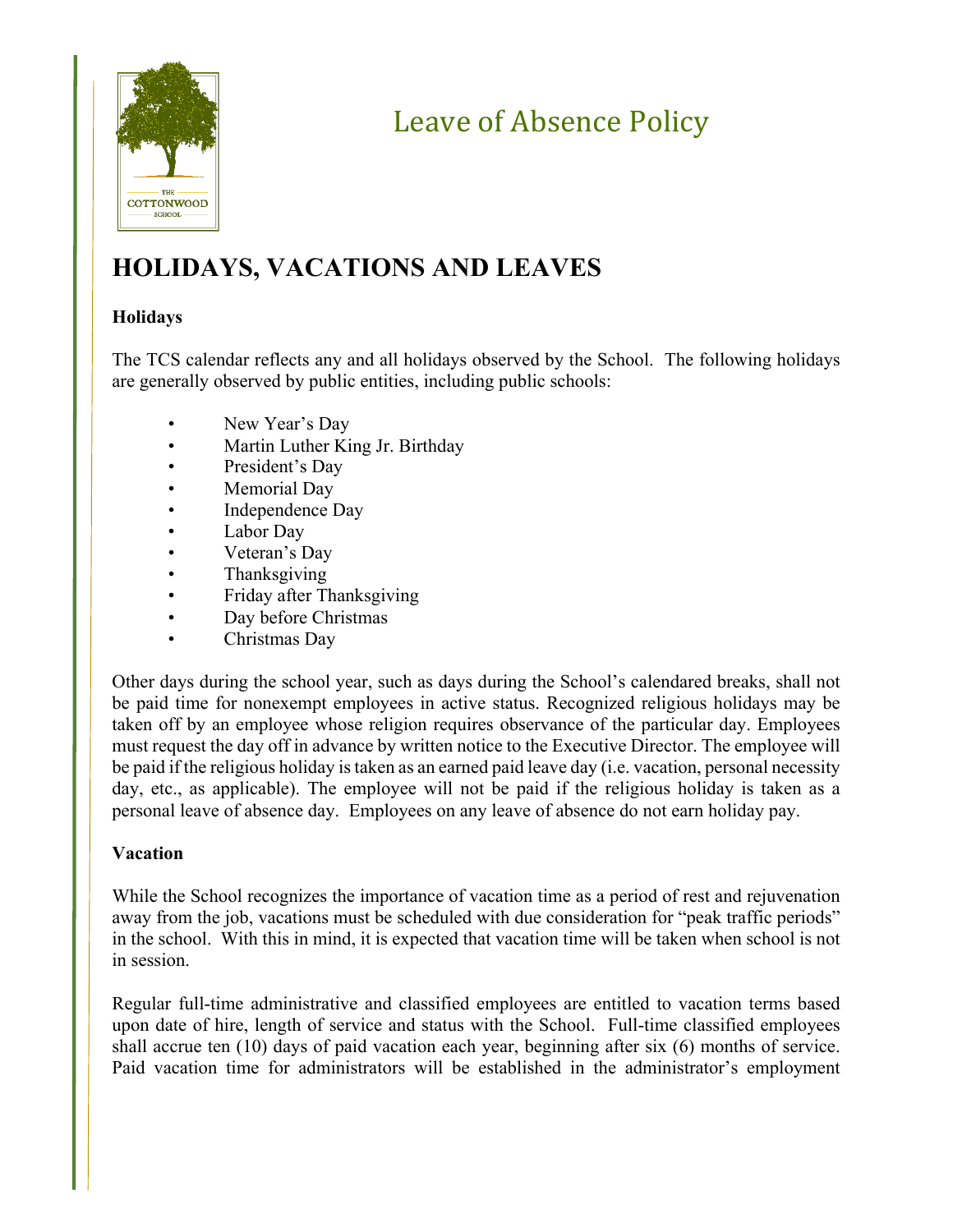contract. Employees working on part-time basis (less than full-time) and teachers/program specialists shall not earn vacation days.

Any vacation time taken during the school year or otherwise should be coordinated and cleared by the Executive Director subject to scheduling and seniority. No vacation time may be taken by clerical staff during the last two (2) weeks of August unless specifically authorized by the Executive Director.

For clerical employees, vacation days should be taken when school is not in session, preferably between July 1 to August 15. Vacation time is figured on a school year beginning with the opening of school rather than on a fiscal year.

Vacation time may not be utilized before it is earned. An employee whose employment terminates will be paid for accrued unused vacation days. Vacation can accrue up to a maximum of twenty (20) days of pay. Once this cap is reached, no further vacation will accrue until some vacation is used. When some vacation is used, vacation compensation will begin to accrue again. There is no retroactive grant of vacation compensation for the period of time the accrued vacation compensation was at the cap.

#### **Unpaid Leave of Absence**

TCS recognizes that special situations may arise where an employee must leave his or her job temporarily. At its discretion, the School may grant employees leaves of absence. Any unpaid leave of absence must be approved in advance by the School.

The granting of a leave of absence always presumes the employee will return to active work by a designated date or within a specific period.

During a Family and Medical Leave Act, California Family Rights Act leave, and/or Pregnancy Disability Leave, the employee's medical and dental benefits will remain in force, provided the employee pays the appropriate premiums. Otherwise, benefits are terminated the month any other type of leave begins. If an employee fails to return from a leave and is subsequently terminated, the employee is entitled to all earned but unused vacation pay, provided that the vacation pay was earned prior to the commencement of leave. No vacation time is accrued during any type of unpaid leave of absence.

#### **Sick Leave**

To help prevent loss of earnings that may be caused by accident or illness, or by other emergencies, the School offers paid sick leave to its employees. Sick leave may be taken to receive preventive care (including annual physicals or flu shots) or to diagnose, treat, or care for an existing health condition. Employees may also use sick leave to assist a family member (i.e., children, parents, spouses/domestic partners, grandparents, grandchildren, or siblings) who must receive preventative care or a diagnosis, treatment, or care for an existing health condition. Employees may also take paid sick leave to receive medical care or other assistance to address instances of domestic violence, sexual assault, or stalking.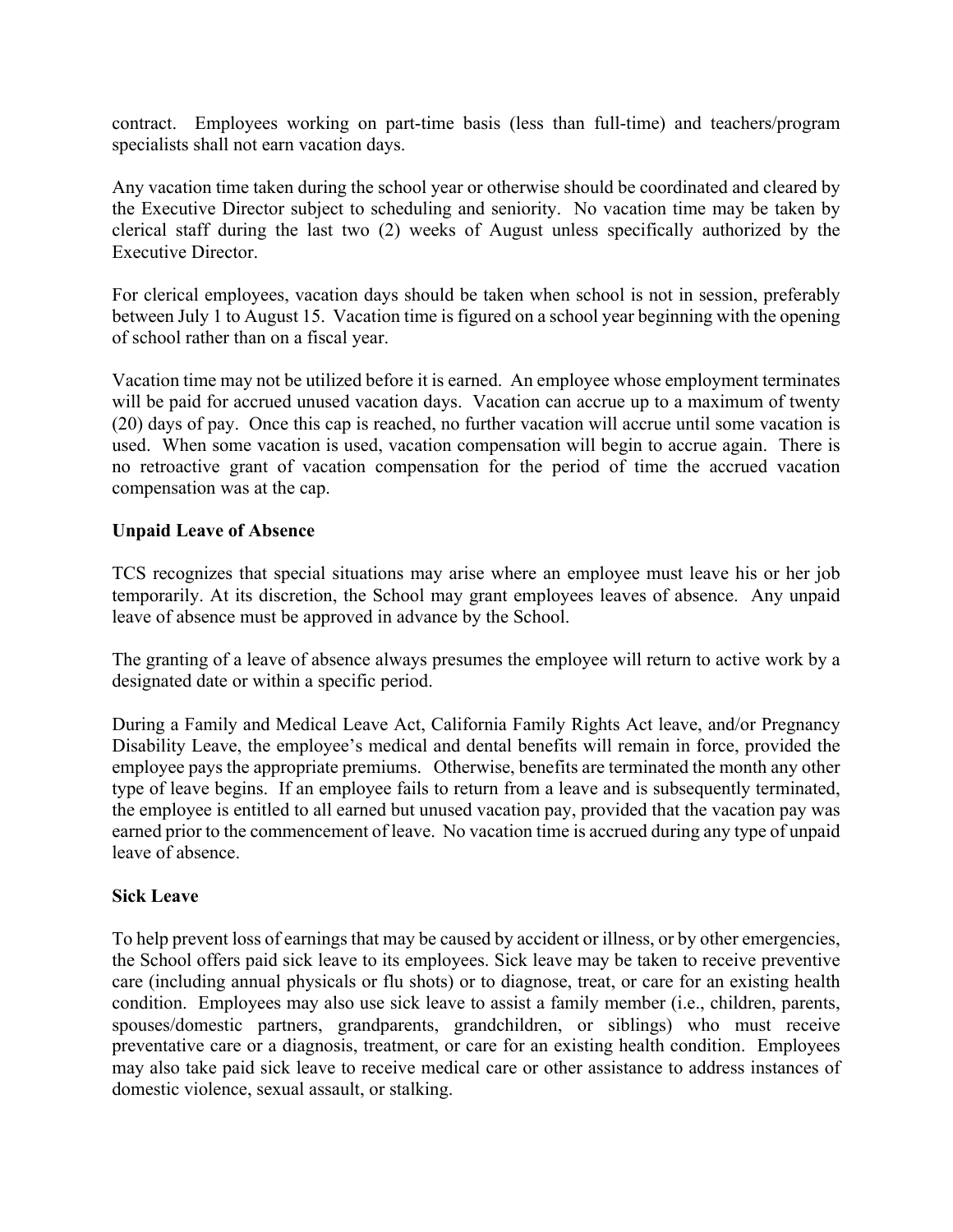Paid sick leave is available to all School employees who work at least thirty (30) days within the span of a single calendar year from the commencement of employment. All eligible full-time employees shall be credited with eighty (80) hours of sick leave at the beginning of each work year. All eligible part-time employees shall be credited with twenty-four (24) hours of sick leave at the beginning of each work year.

New employees cannot use paid sick leave until the ninetieth (90th) calendar day following the employee's start date. Sick leave must be taken by eligible employees in increments of two (2) hours. Accrued sick leave carries over from year to year up to a cap of 160 hours. However, the School does not pay employees in lieu of unused sick leave.

If an employee is absent longer than three (3) days due to illness, medical evidence of their illness and/or medical certification of their fitness to return to work satisfactory to the School may be required. The School will not tolerate abuse or misuse of the sick leave privilege. If the School suspects abuse of sick leave, the School may require a medical certification from an employee verifying the employee's absence.

Once an employee has exhausted sick leave, the employee may continue on an unpaid medical leave depending upon the facts and circumstances of the employee's basis for leave beyond accrued sick leave. Employee requests for unpaid medical leave must be approved in advance by the School.

#### Personal Necessity Leave

Full-time employees who do not receive vacation (e.g., teachers, program specialists, etc.) may use up to forty (40) hours of sick leave in cases of personal necessity upon prior approval each work year. Personal necessity is defined as any of the following:

- Death or serious illness of a member of an employee's immediate family (this is in addition to Bereavement Leave);
- Accident involving an employee's person or property, or the person or property of a member of an employee's immediate family;
- Appearance in court as a litigant, or as a witness under official order;
- Adoption of a child;
- The birth of a child making it necessary for an employee who is the parent of the child to be absent from their position during the work hours; and
- Business matters which cannot reasonably be conducted outside the workday.

Employees must request personal necessity leave at least one (1) week in advance unless an emergency situation occurs. Approval shall be at the discretion of the School and shall not serve as precedent for any other request. Personal necessity leave is not vacation, does not carry over from year to year, and is not paid out upon separation from employment. Verification of personal necessity leave may be required upon return to work.

# **Family Care and Medical Leave**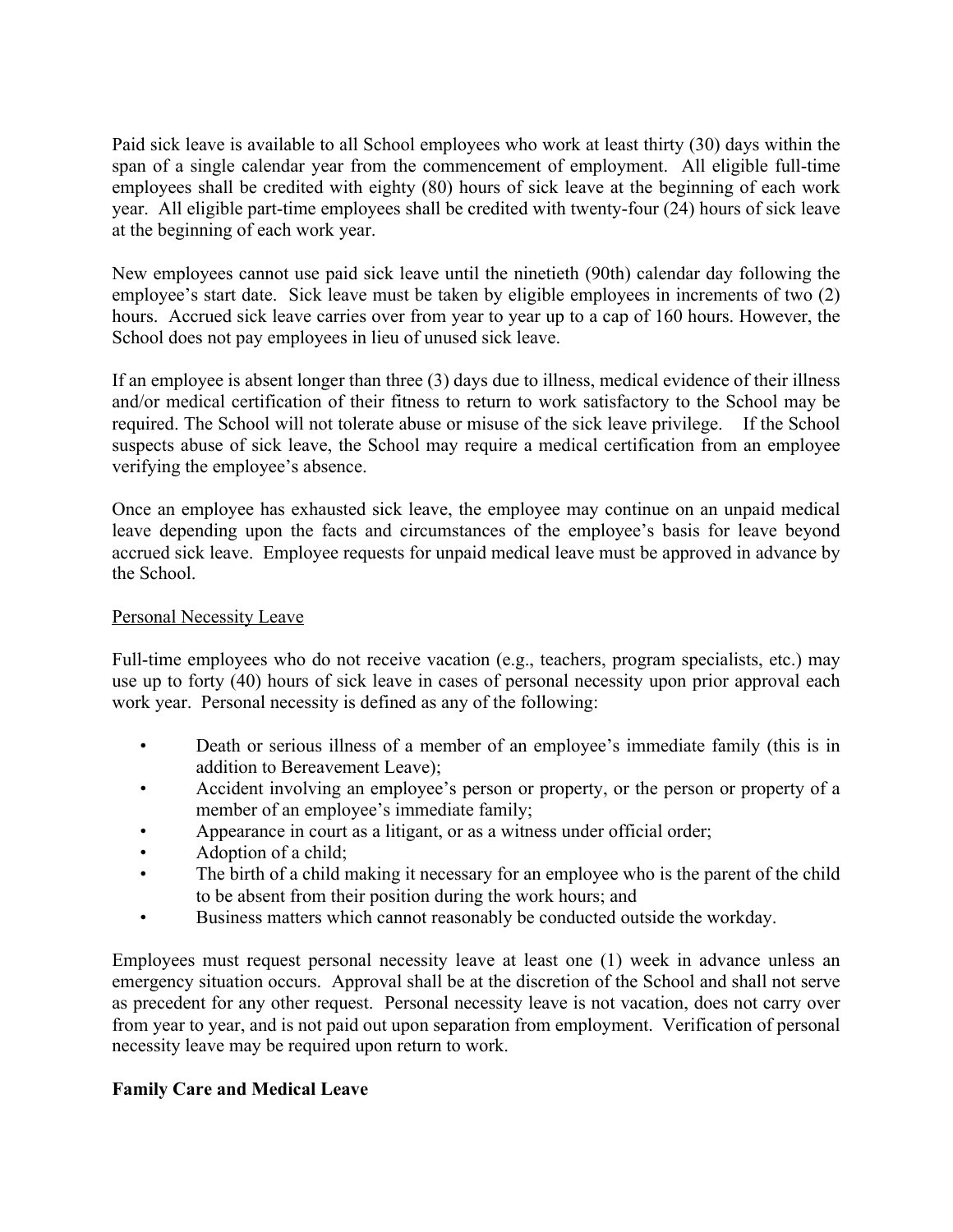This policy explains how the School complies with the federal Family and Medical Leave Act ("FMLA") and the California Family Rights Act ("CFRA"), both of which require the School to permit each eligible employee to take up to twelve (12) workweeks (or twenty-six (26) workweeks where indicated) of FMLA leave in any twelve (12) month period for the purposes enumerated below. For purposes of this policy, all leave taken under FMLA or CFRA will be referred to as "FMLA leave."

• Employee Eligibility Criteria

To be eligible for FMLA leave, the employee must have been employed by the School for a total of at least twelve (12) months, worked at least 1,250 hours during the twelve (12) month period immediately preceding commencement of the FMLA leave, and work at a location where the School has at least fifty (50) employees within seventy-five (75) miles, (except for purposes of baby-bonding where the threshold is twenty (20) employees).

• Events That May Entitle an Employee To FMLA Leave

The twelve (12) week (or twenty-six (26) workweeks where indicated) FMLA allowance includes any time taken (with or without pay) for any of the following reasons:

- 1. To care for the employee's newborn child or a child placed with the employee for adoption or foster care. Leaves for this purpose must conclude twelve (12) months after the birth, adoption, or placement. If both parents are employed by the School, they will be entitled to a combined total of twelve (12) weeks of leave for this purpose.
- 2. Because of the employee's own serious health condition (including a serious health condition resulting from an on-the-job illness or injury) that makes the employee unable to perform any one or more of the essential functions of his or her job (other than a disability caused by pregnancy, childbirth, or related medical conditions, which is covered by the School's separate pregnancy disability policy).
	- a. A "serious health condition" is an illness, injury (including, but not limited to, on-the-job injuries), impairment, or physical or mental condition of the employee or a child, parent, or spouse of the employee that involves either inpatient care or continuing treatment, including, but not limited to, treatment for substance abuse.
	- b. "Inpatient care" means a stay in a hospital, hospice, or residential health care facility, any subsequent treatment in connection with such inpatient care, or any period of incapacity. A person is considered an "inpatient" when a health care facility formally admits him/her to the facility with the expectation that he/she will remain at least overnight and occupy a bed, even if it later develops that such person can be discharged or transferred to another facility and does not actually remain overnight.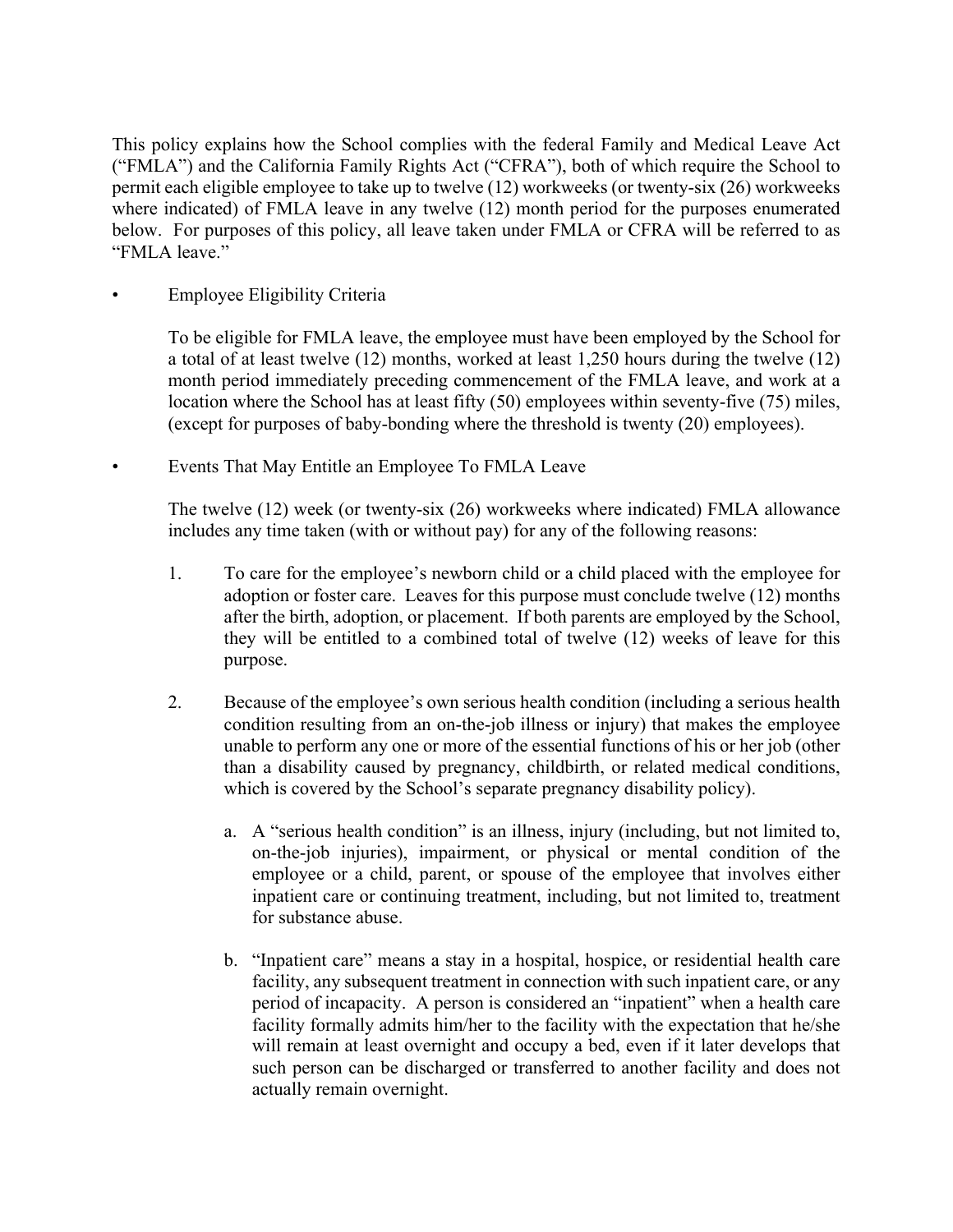- c. "Incapacity" means the inability to work, attend school, or perform other regular daily activities due to a serious health condition, its treatment, or the recovery that it requires.
- d. "Continuing treatment" means ongoing medical treatment or supervision by a health care provider.
- 3. To care for a spouse, domestic partner, child, or parent with a serious health condition or military service-related injury. When an employee is providing care to a spouse, son, daughter, parent, or next of kin who is a covered Armed Forces servicemember with a serious injury or illness, the employee may take a maximum of twenty-six (26) weeks of FMLA leave in a single twelve (12) month period to provide said care.
- 4. For any "qualifying exigency" because the employee is the spouse, son, daughter, or parent of an individual on active military duty, or an individual notified of an impending call or order to active duty, in the Armed Forces.
- Amount of FMLA Leave Which May Be Taken
	- 1. FMLA leave can be taken in one (1) or more periods, but may not exceed twelve (12) workweeks total for any purpose in any twelve (12) month period, as described below, for any one, or combination of the above-described situations. "Twelve workweeks" means the equivalent of twelve (12) of the employee's normally scheduled workweeks. For a full-time employee who works five (5) eight-hour days per week, "twelve workweeks" means sixty (60) working and/or paid eight (8) hour days.
	- 2. In addition to the twelve (12) workweeks of FMLA leave that may be taken, an employee who is the spouse, son, daughter, parent, or next of kin of a covered Armed Forces servicemember shall also be entitled to a total of twenty-six (26) workweeks of FMLA leave during a twelve (12) month period to care for the servicemember.
	- 3. The "twelve month period" in which twelve (12) weeks of FMLA leave may be taken is the twelve (12) month period immediately preceding the commencement of any FMLA leave.
	- 4. If a holiday falls within a week taken as FMLA leave, the week is nevertheless counted as a week of FMLA leave. If, however, the School's business activity has temporarily ceased for some reason and employees are generally not expected to report for work for one or more weeks, such as the Winter Break, Spring Break, or Summer Vacation, the days the School's activities have ceased do not count against the employee's FMLA leave entitlement. Similarly, if an employee uses FMLA leave in increments of less than one (1) week, the fact that a holiday may occur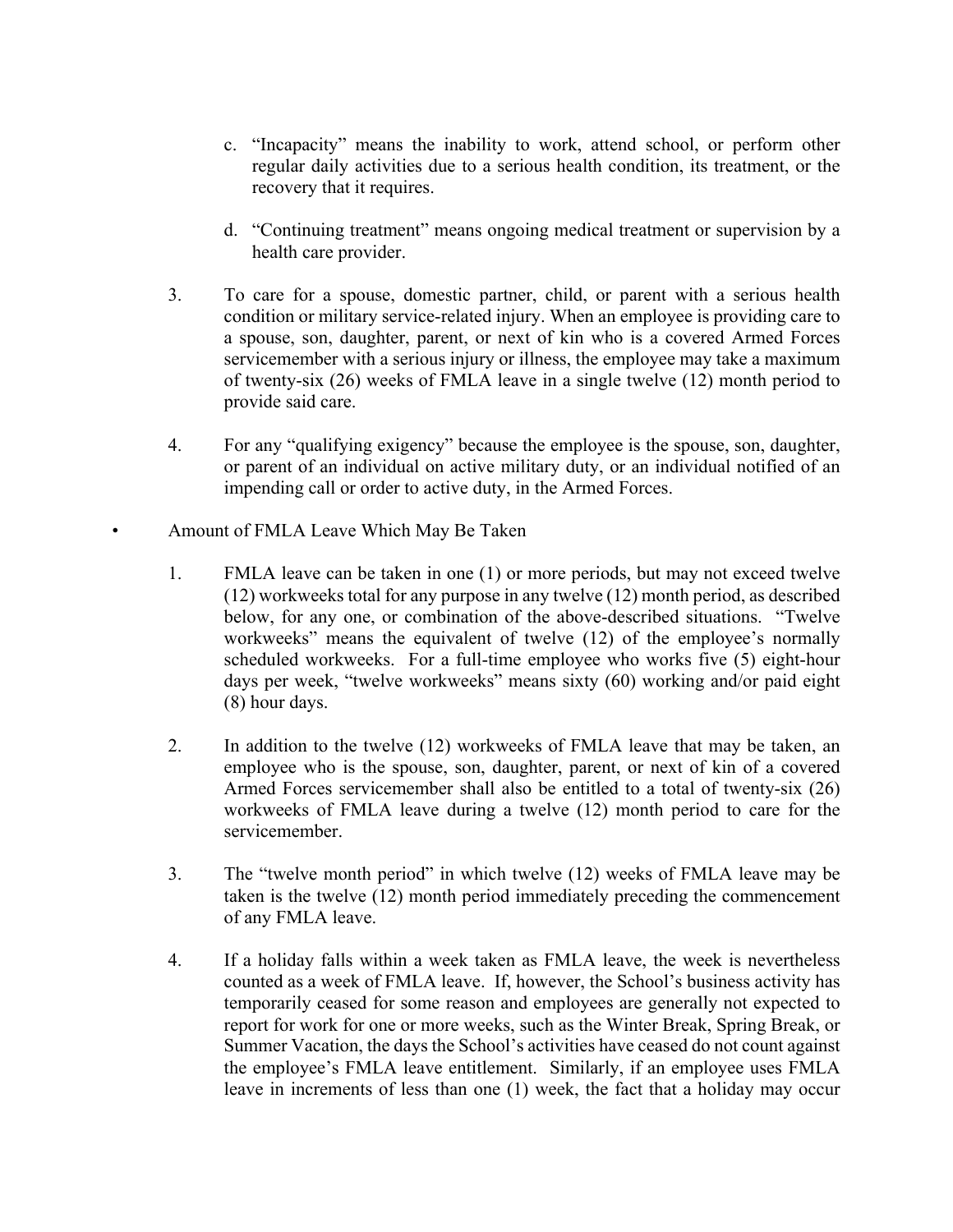within a week in which an employee partially takes leave does not count against the employee's leave entitlement unless the employee was otherwise scheduled and expected to work during the holiday.

#### Pay during FMLA Leave

- 1. An employee on FMLA leave because of his/her own serious health condition must use all accrued paid sick leave at the beginning of any otherwise unpaid FMLA leave period. If an employee is receiving a partial wage replacement benefit during the FMLA leave, the School and the employee may agree to have School-provided paid leave, such as vacation or sick time, supplement the partial wage replacement benefit unless otherwise prohibited by law.
- 2. An employee on FMLA leave for child care or to care for a spouse, domestic partner, parent, or child with a serious health condition may use any or all accrued sick leave at the beginning of any otherwise unpaid FMLA leave.
- 3. If an employee has exhausted his/her sick leave, leave taken under FMLA shall be unpaid leave.
- 4. The receipt of sick leave pay or State Disability Insurance benefits will not extend the length of the FMLA leave. Sick pay accrues during any period of unpaid FMLA leave only until the end of the month in which unpaid leave began.

#### • Health Benefits

The provisions of the School's various employee benefit plans govern continuing eligibility during FMLA leave, and these provisions may change from time to time. The health benefits of employees on FMLA leave will be paid by the School during the leave at the same level and under the same conditions as coverage would have been provided if the employee had been continuously employed during the leave period. When a request for FMLA leave is granted, the School will give the employee written confirmation of the arrangements made for the payment of insurance premiums during the leave period.

If an employee is required to pay premiums for any part of his/her group health coverage, the School will provide the employee with advance written notice of the terms and conditions under which premium payments must be made.

TCS may recover the health benefit costs paid on behalf of an employee during his/her FMLA leave if:

1. The employee fails to return from leave after the period of leave to which the employee is entitled has expired. An employee is deemed to have "failed to return from leave" if he/she works less than thirty (30) days after returning from FMLA leave; and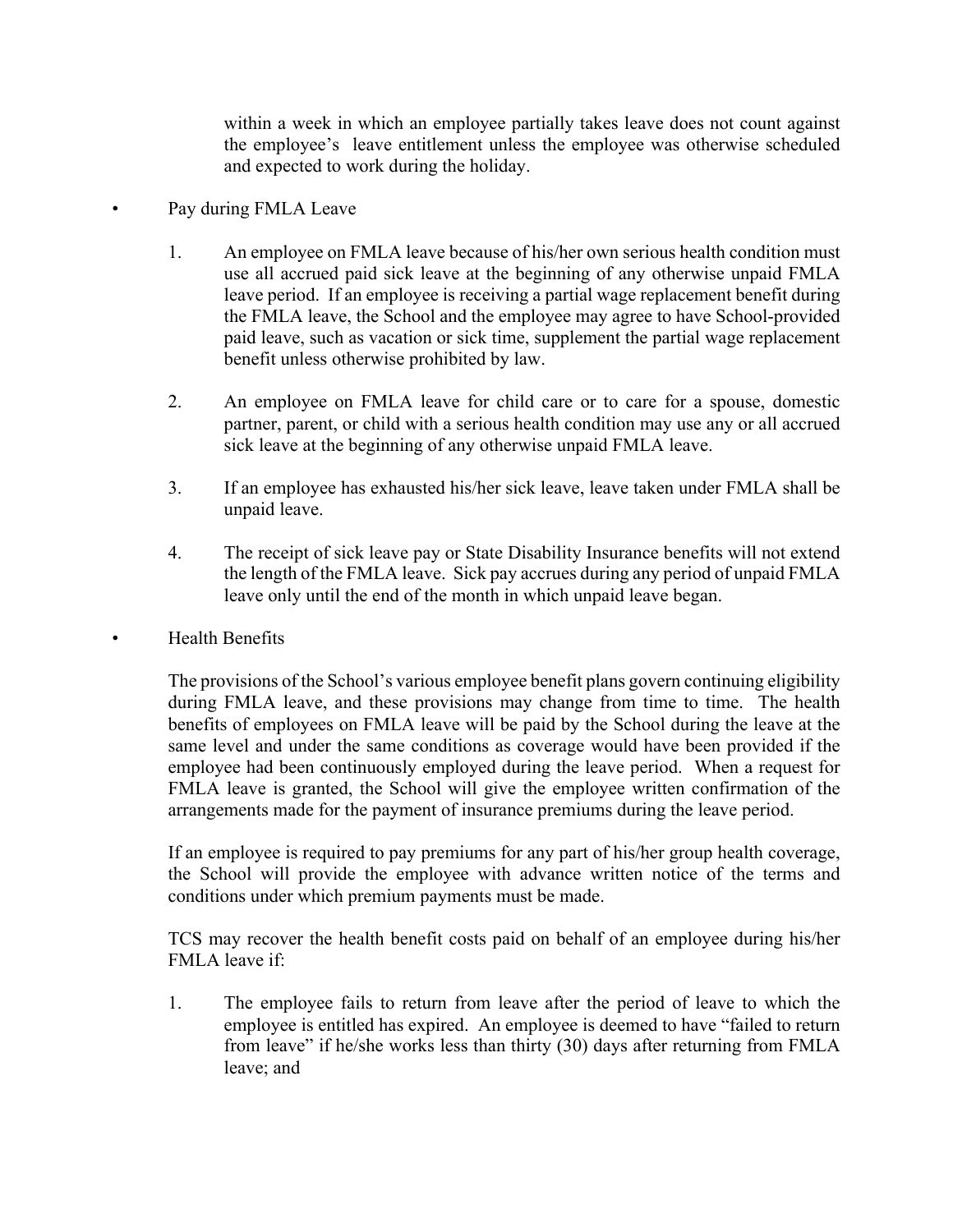- 2. The employee's failure to return from leave is for a reason other than the continuation, recurrence, or onset of a serious health condition that entitles the employee to FMLA leave, or other circumstances beyond the control of the employee.
- **Seniority**

An employee on FMLA leave remains an employee and the leave will not constitute a break in service. An employee who returns from FMLA leave will return with the same seniority he/she had when the leave commenced.

- Medical Certifications
	- 1. An employee requesting FMLA leave because of his/her own or a relative's serious health condition must provide medical certification from the appropriate health care provider on a form supplied by the School. Absent extenuating circumstances, failure to provide the required certification in a timely manner (within fifteen (15) days of the School's request for certification) may result in denial of the leave request until such certification is provided.
	- 2. The School will notify the employee in writing if the certification is incomplete or insufficient, and will advise the employee what additional information is necessary in order to make the certification complete and sufficient. The School may contact the employee's health care provider to authenticate a certification as needed.
	- 3. If the School has reason to doubt the medical certification supporting a leave because of the employee's own serious health condition, the School may request a second opinion by a health care provider of its choice (paid for by the School). If the second opinion differs from the first one, the School will pay for a third, mutually agreeable, health care provider to provide a final and binding opinion.
	- 4. Recertifications are required if leave is sought after expiration of the time estimated by the health care provider. Failure to submit required recertifications can result in termination of the leave.
	- Procedures for Requesting and Scheduling FMLA Leave
	- 1. An employee should request FMLA leave by completing a Request for Leave form and submitting it to the Executive Director. An employee asking for a Request for Leave form will be given a copy of the School's then-current FMLA leave policy.
	- 2. Employees should provide not less than thirty (30) days' notice for foreseeable childbirth, placement, or any planned medical treatment for the employee or his/her spouse, domestic partner, child, or parent. Failure to provide such notice is grounds for denial of a leave request, except if the need for FMLA leave was an emergency or was otherwise unforeseeable.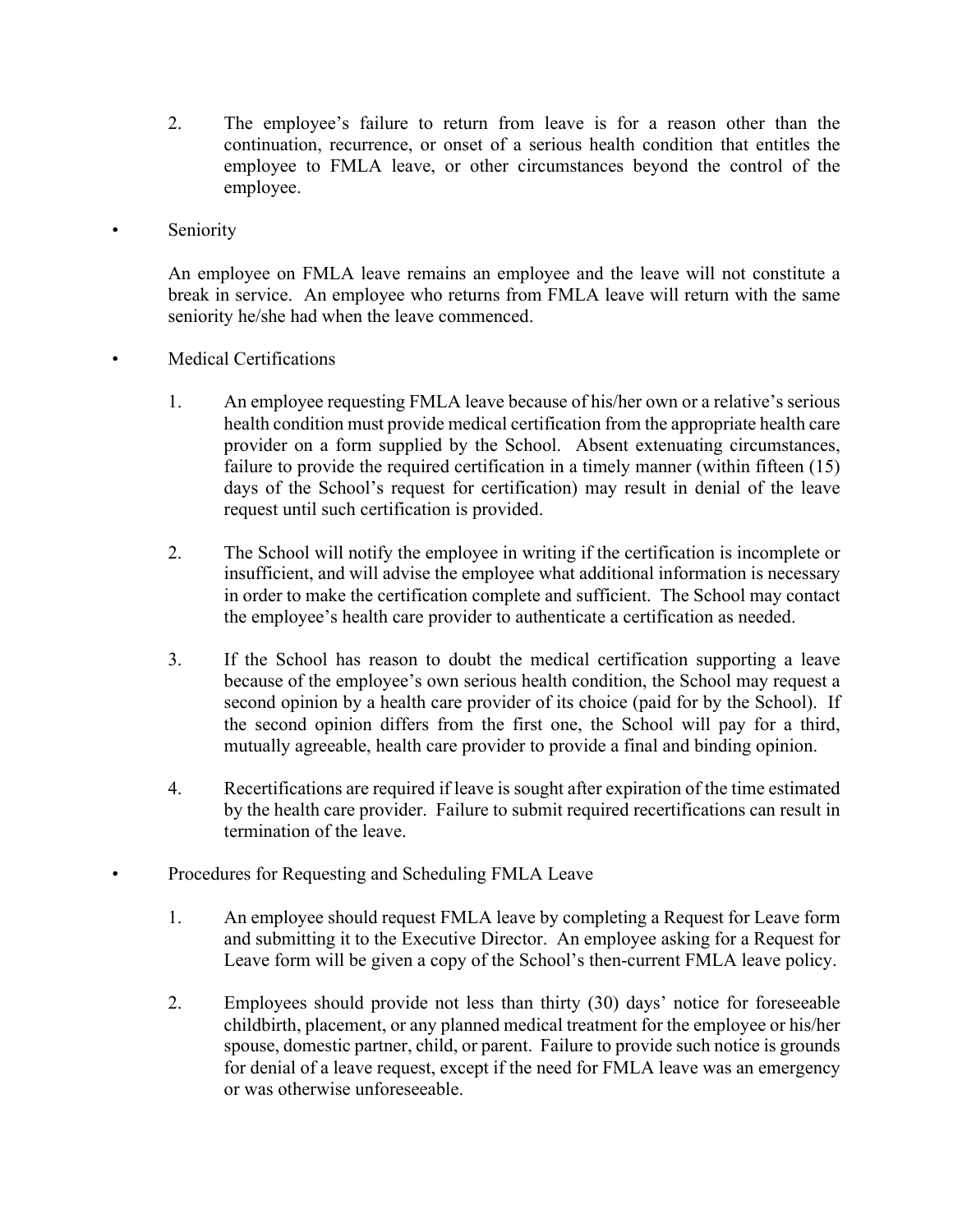- 3. Where possible, employees must make a reasonable effort to schedule foreseeable planned medical treatments so as not to unduly disrupt the School's operations.
- 4. If FMLA leave is taken because of the employee's own serious health condition or the serious health condition of the employee's spouse, domestic partner, parent or child, the leave may be taken intermittently or on a reduced leave schedule when medically necessary, as determined by the health care provider of the person with the serious health condition.
- 5. If FMLA leave is taken because of the birth of the employee's child or the placement of a child with the employee for adoption or foster care, the minimum duration of leave is two (2) weeks, except that the School will grant a request for FMLA leave for this purpose of at least one day but less than two (2) weeks' duration on any two (2) occasions.
- 6. If an employee needs intermittent leave or leave on a reduced leave schedule that is foreseeable based on planned medical treatment for the employee or a family member, the employee may be transferred temporarily to an available alternative position for which he or she is qualified that has equivalent pay and benefits and that better accommodates recurring periods of leave than the employee's regular position.
- 7. The School will respond to an FMLA leave request no later than five (5) business days of receiving the request. If an FMLA leave request is granted, the School will notify the employee in writing that the leave will be counted against the employee's FMLA leave entitlement. This notice will explain the employee's obligations and the consequences of failing to satisfy them.
- Return to Work
	- 1. Upon timely return at the expiration of the FMLA leave period, an employee (other than a "key" employee whose reinstatement would cause serious and grievous injury to the School's operations) is entitled to the same or a comparable position with the same or similar duties and virtually identical pay, benefits, and other terms and conditions of employment unless the same position and any comparable position(s) have ceased to exist because of legitimate business reasons unrelated to the employee's FMLA leave.
	- 2. When a request for FMLA leave is granted to an employee (other than a "key" employee), the School will give the employee a written guarantee of reinstatement at the termination of the leave (with the limitations explained above).
	- 3. Before an employee will be permitted to return from FMLA leave taken because of his/her own serious health condition, the employee must obtain a certification from his/her health care provider that he/she is able to resume work.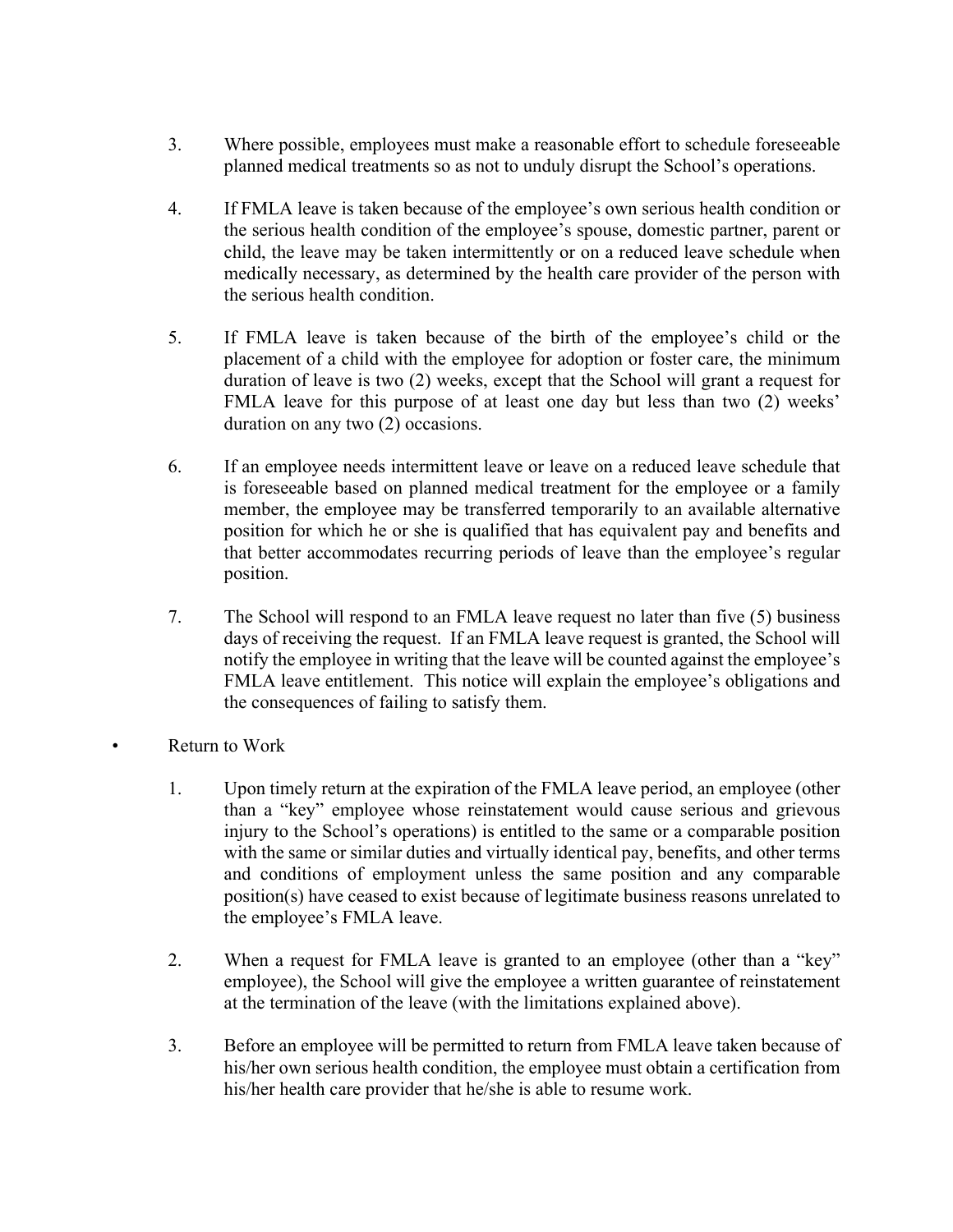- 4. If an employee can return to work with limitations, the School will evaluate those limitations and, if possible, will accommodate the employee as required by law. If accommodation cannot be made, the employee will be medically separated from the School.
- Limitations on Reinstatement
	- 1. TCS may refuse to reinstate a "key" employee if the refusal is necessary to prevent substantial and grievous injury to the School's operations. A "key" employee is an exempt salaried employee who is among the highest paid 10% of the School's employees within seventy-five (75) miles of the employee's worksite.
	- 2. A "key" employee will be advised in writing at the time of a request for, or if earlier, at the time of commencement of, FMLA leave, that he/she qualifies as a "key" employee and the potential consequences with respect to reinstatement and maintenance of health benefits if the School determines that substantial and grievous injury to the School's operations will result if the employee is reinstated from FMLA leave. At the time it determines that refusal is necessary, the School will notify the "key" employee in writing (by certified mail) of its intent to refuse reinstatement and will explain the basis for finding that the employee's reinstatement would cause the School to suffer substantial and grievous injury. If the School realizes after the leave has commenced that refusal of reinstatement is necessary, it will give the employee at least ten (10) days to return to work following the notice of its intent to refuse reinstatement.
- Employment during Leave

No employee, including employees on FMLA leave, may accept employment with any other employer without the School's written permission. An employee who accepts such employment without the School's written permission will be deemed to have resigned from employment at the School.

#### **Pregnancy Disability Leave**

This policy explains how the School complies with the California Pregnancy Disability Act, which requires the School to give each female employee an unpaid leave of absence of up to four (4) months per pregnancy, as needed, for the period(s) of time a woman is actually disabled by pregnancy, childbirth, or related medical conditions.

• Employee Eligibility Criteria

To be eligible for pregnancy disability leave, the employee must be disabled by pregnancy, childbirth, or a related medical condition and must provide appropriate medical certification concerning the disability.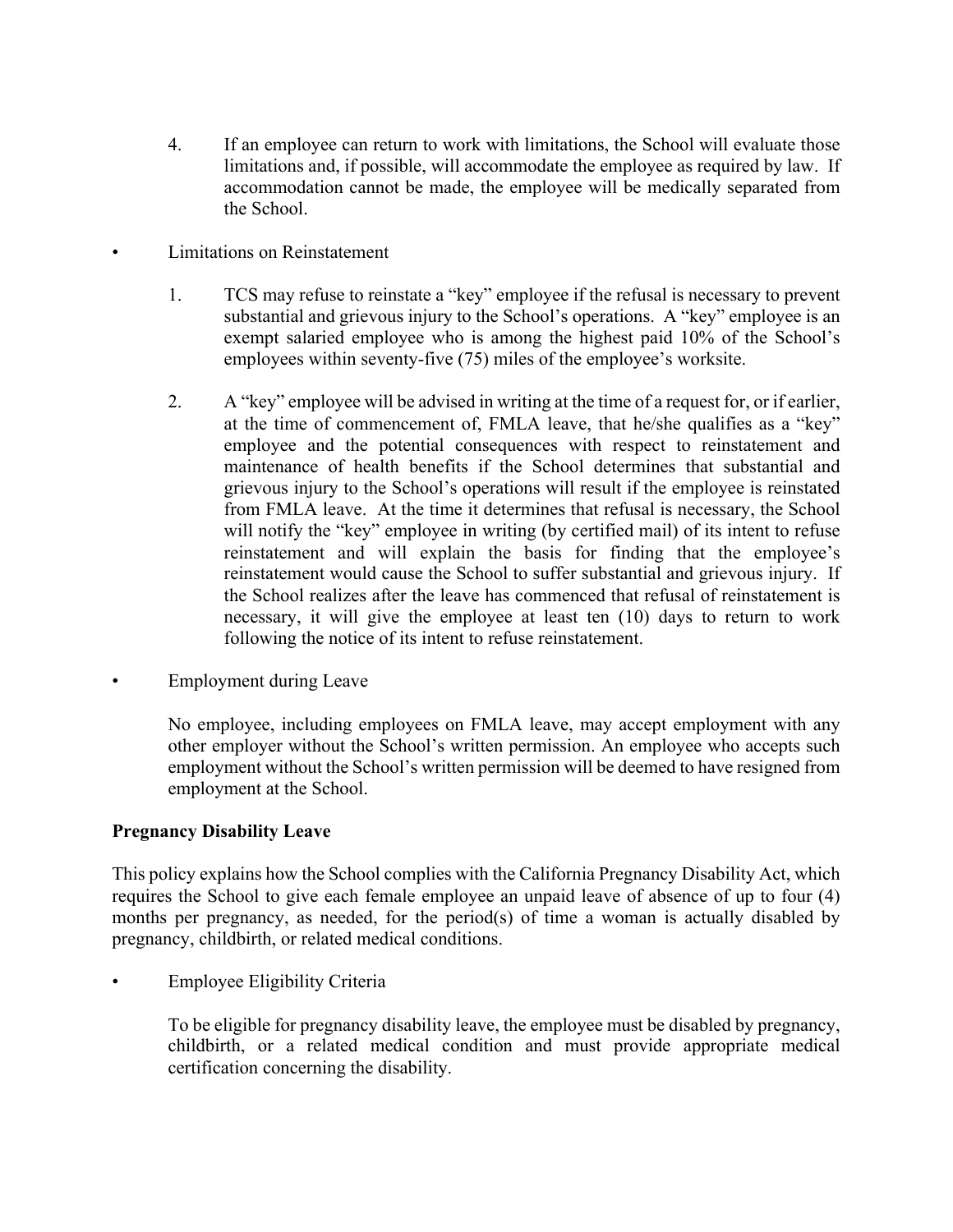• Events That May Entitle an Employee to Pregnancy Disability Leave

The four (4) month pregnancy disability leave allowance includes any time taken (with or without pay) for any of the following reasons:

- 1. The employee is unable to work at all or is unable to perform any one or more of the essential functions of her job without undue risk to herself, the successful completion of her pregnancy, or to other persons because of pregnancy or childbirth, or because of any medically recognized physical or mental condition that is related to pregnancy or childbirth (including severe morning sickness); or
- 2. The employee needs to take time off for prenatal care.
- Duration of Pregnancy Disability Leave

Pregnancy disability leave may be taken in one or more periods, but not to exceed four months total. "Four months" means the number of days the employee would normally work within four months. For a full-time employee who works five (5) eight (8) hour days per week, four (4) months means 693 hours of leave (40 hours per week times  $17<sup>1</sup>/3$  weeks).

For employees who work more or less than forty (40) hours per week, or who work on variable work schedules, the number of working days that constitutes four (4) months is calculated on a pro rata or proportional basis. For example, for an employee who works twenty (20) hours per week, "four months" means 346.5 hours of leave entitlement (20 hours per week times  $17 \frac{1}{3}$  weeks). For an employee who normally works forty-eight (48) hours per week, "four months" means 832 hours of leave entitlement (48 hours per week times  $17 \frac{1}{3}$  weeks).

At the end or depletion of an employee's pregnancy disability leave, an employee who has a physical or mental disability (which may or may not be due to pregnancy, childbirth, or related medical conditions) may be entitled to reasonable accommodation. Entitlement to additional leave must be determined on a case-by case basis, taking into account a number of considerations such as whether an extended leave is likely to be effective in allowing the employee to return to work at the end of the leave, with or without further reasonable accommodation, and whether or not additional leave would create an undue hardship for the School. The School is not required to provide an indefinite leave of absence as a reasonable accommodation.

Pay during Pregnancy Disability Leave

- 1. An employee on pregnancy disability leave must use all accrued paid sick leave and may use any or all accrued vacation time at the beginning of any otherwise unpaid leave period.
- 2. The receipt of vacation pay, sick leave pay, or state disability insurance benefits, will not extend the length of pregnancy disability leave.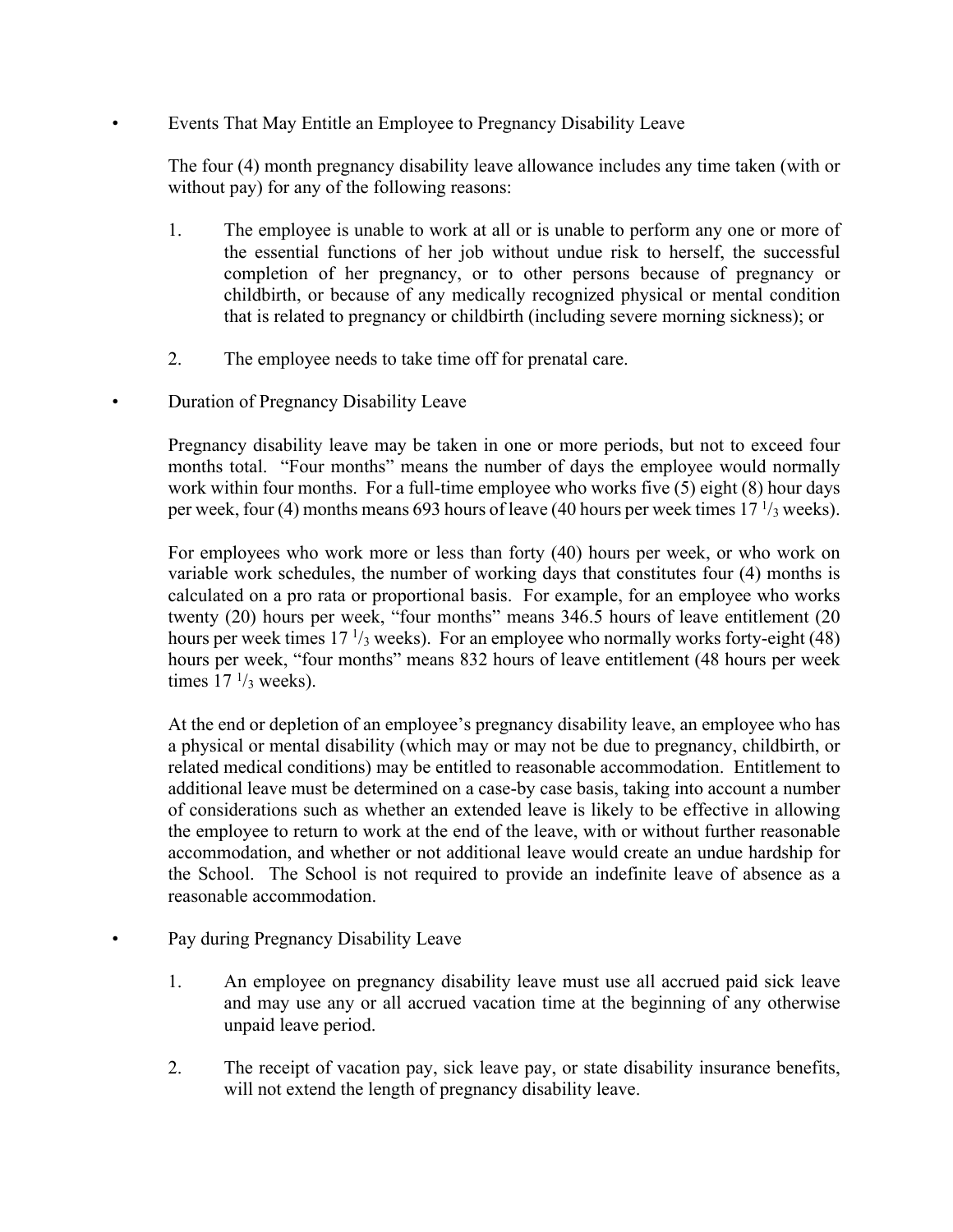3. Vacation and sick pay accrues during any period of unpaid pregnancy disability leave only until the end of the month in which the unpaid leave began.

#### • Health Benefits

TCS shall provide continued health insurance coverage while an employee is on pregnancy disability leave consistent with applicable law. The continuation of health benefits is for a maximum of four (4) months in a twelve (12)-month period. TCS can recover premiums that it already paid on behalf of an employee if both of the following conditions are met:

- 1. The employee fails to return from leave after the designated leave period expires.
- 2. The employee's failure to return from leave is for a reason other than the following:
	- The employee is taking leave under the California Family Rights Act.
	- There is a continuation, recurrence or onset of a health condition that entitles the employee to pregnancy disability leave.
	- There is a non-pregnancy related medical condition requiring further leave.
	- Any other circumstance beyond the control of the employee.
- **Seniority**

An employee on pregnancy disability leave remains an employee of the School and a leave will not constitute a break in service. When an employee returns from pregnancy disability leave, she will return with the same seniority she had when the leave commenced.

- Medical Certifications
	- 1. An employee requesting a pregnancy disability leave must provide medical certification from her healthcare provider on a form supplied by the School. Failure to provide the required certification in a timely manner (within fifteen (15) days of the leave request) may result in a denial of the leave request until such certification is provided.
	- 2. Recertifications are required if leave is sought after expiration of the time estimated by the healthcare provider. Failure to submit required recertifications can result in termination of the leave.
- Requesting and Scheduling Pregnancy Disability Leave
	- 1. An employee should request pregnancy disability leave by completing a Request for Leave form and submitting it to the Executive Director. An employee asking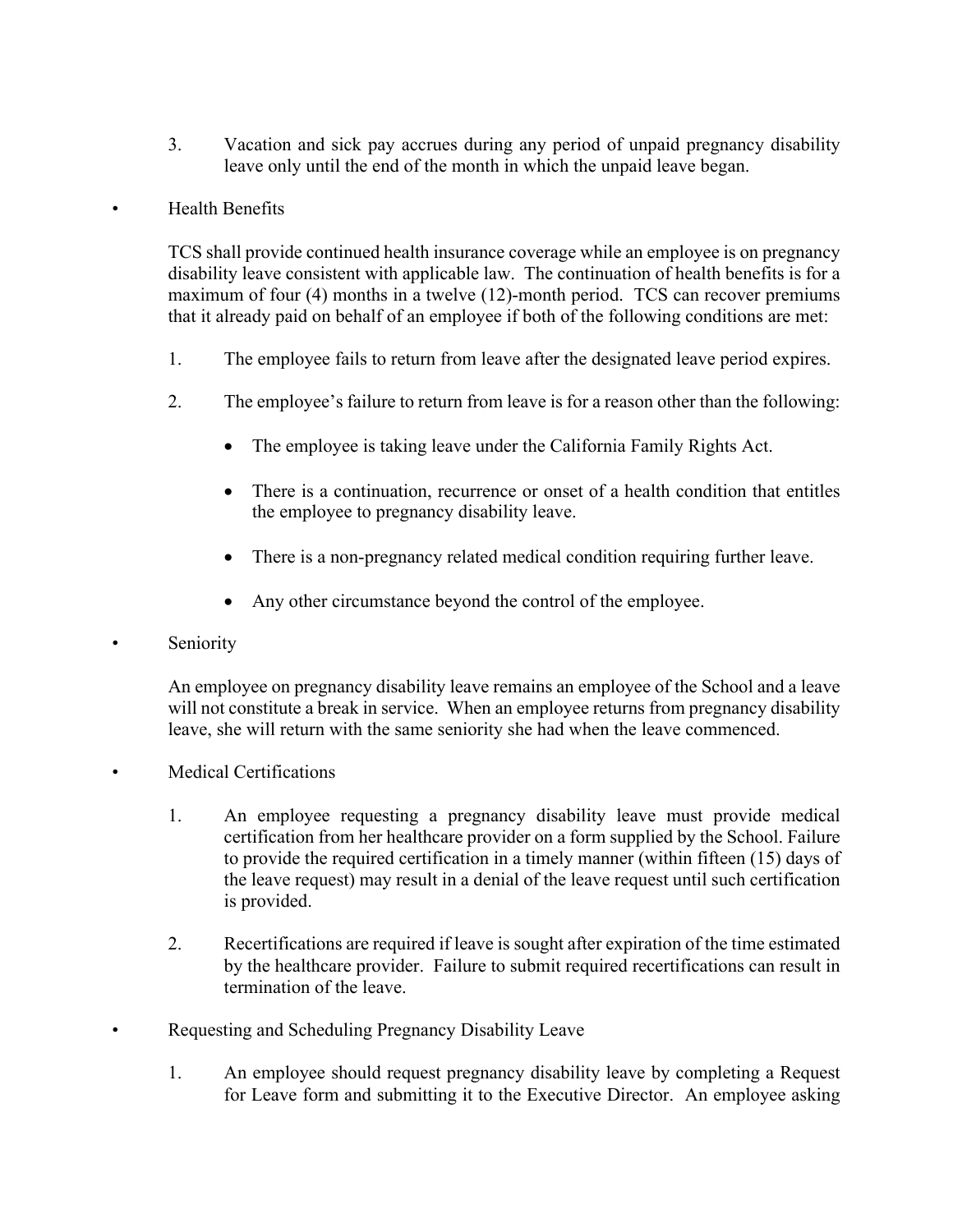for a Request for Leave form will be referred to the School's then current pregnancy disability leave policy.

- 2. Employee should provide not less than thirty (30) days' notice or as soon as is practicable, if the need for the leave is foreseeable. Failure to provide such notice is grounds for denial of the leave request, except if the need for pregnancy disability leave was an emergency and was otherwise unforeseeable.
- 3. Where possible, employees must make a reasonable effort to schedule foreseeable planned medical treatments so as not to unduly disrupt the School's operations.
- 4. Pregnancy disability leave may be taken intermittently or on a reduced leave schedule when medically advisable, as determined by the employee's healthcare provider.
- 5. If an employee needs intermittent leave or leave on a reduced leave schedule that is foreseeable based on planned medical treatment, the employee may be transferred temporarily to an available alternative position for which he or she is qualified that has equivalent pay and benefits that better accommodates recurring periods of leave than the employee's regular position.
- 6. The School will respond to a pregnancy disability leave request within ten (10) days of receiving the request. If a pregnancy disability leave request is granted, the School will notify the employee in writing and leave will be counted against the employee's pregnancy disability leave entitlement. This notice will explain the employee's obligations and the consequences of failing to satisfy them.
- Return to Work
	- 1. Upon timely return at the expiration of the pregnancy disability leave period, an employee is entitled to the same position unless the employee would not otherwise have been employed in the same position at the time reinstatement is requested. If the employee is not reinstated to the same position, she must be reinstated to a comparable position unless one of the following is applicable:
		- a. The employer would not have offered a comparable position to the employee if she would have been continuously at work during the pregnancy disability leave.
		- b. There is no comparable position available, to which the employee is either qualified or entitled, on the employee's scheduled date of reinstatement or within sixty (60) calendar days thereafter. The School will take reasonable steps to provide notice to the employee if and when comparable positions become available during the sixty (60) day period.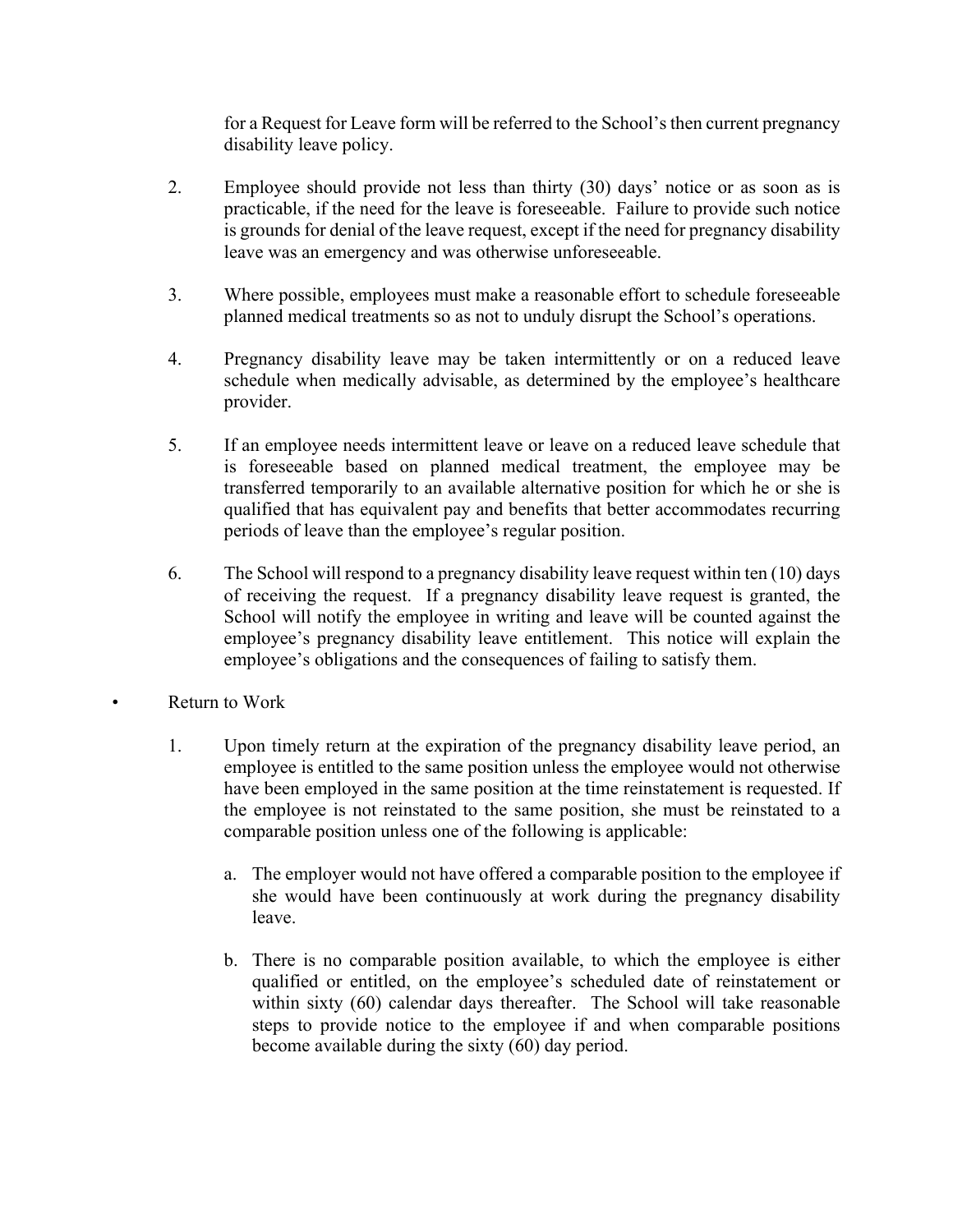A "comparable" position is a position that involves the same or similar duties and responsibilities and is virtually identical to the employee's original position in terms of pay, benefits, and working conditions.

- 2. When a request for pregnancy disability leave is granted to an employee, the School will give the employee a written guarantee of reinstatement at the end of the leave (with the limitations explained above).
- 3. In accordance with TCS policy, before an employee will be permitted to return from a pregnancy disability leave of three (3) days or more, the employee must obtain a certification from her healthcare provider that she is able to resume work.
- 4. If the employee can return to work with limitations, the School will evaluate those limitations and, if possible, will accommodate the employee as required by law. If accommodation cannot be made, the employee will be medically separated from the School.
- Employment during Leave

No employee, including employees on pregnancy disability leave, may accept employment with any other employer without the School's written permission. An employee who accepts such employment without written permission will be deemed to have resigned from employment.

# **Industrial Injury Leave (Workers' Compensation)**

TCS, in accordance with State law, provides insurance coverage for employees in case of workrelated injuries. The workers' compensation benefits provided to injured employees may include:

- Medical care;
- Cash benefits, tax-free to replace lost wages; and
- Vocational rehabilitation to help qualified injured employees return to suitable employment.

To ensure employees receive any worker's compensation benefits to which they may be entitled, employees will need to:

- Immediately report any work-related injury to the Executive Director;
- Seek medical treatment and follow-up care if required;
- Complete a written Employee's Claim Form (DWC Form 1) and return it to the Executive Director; and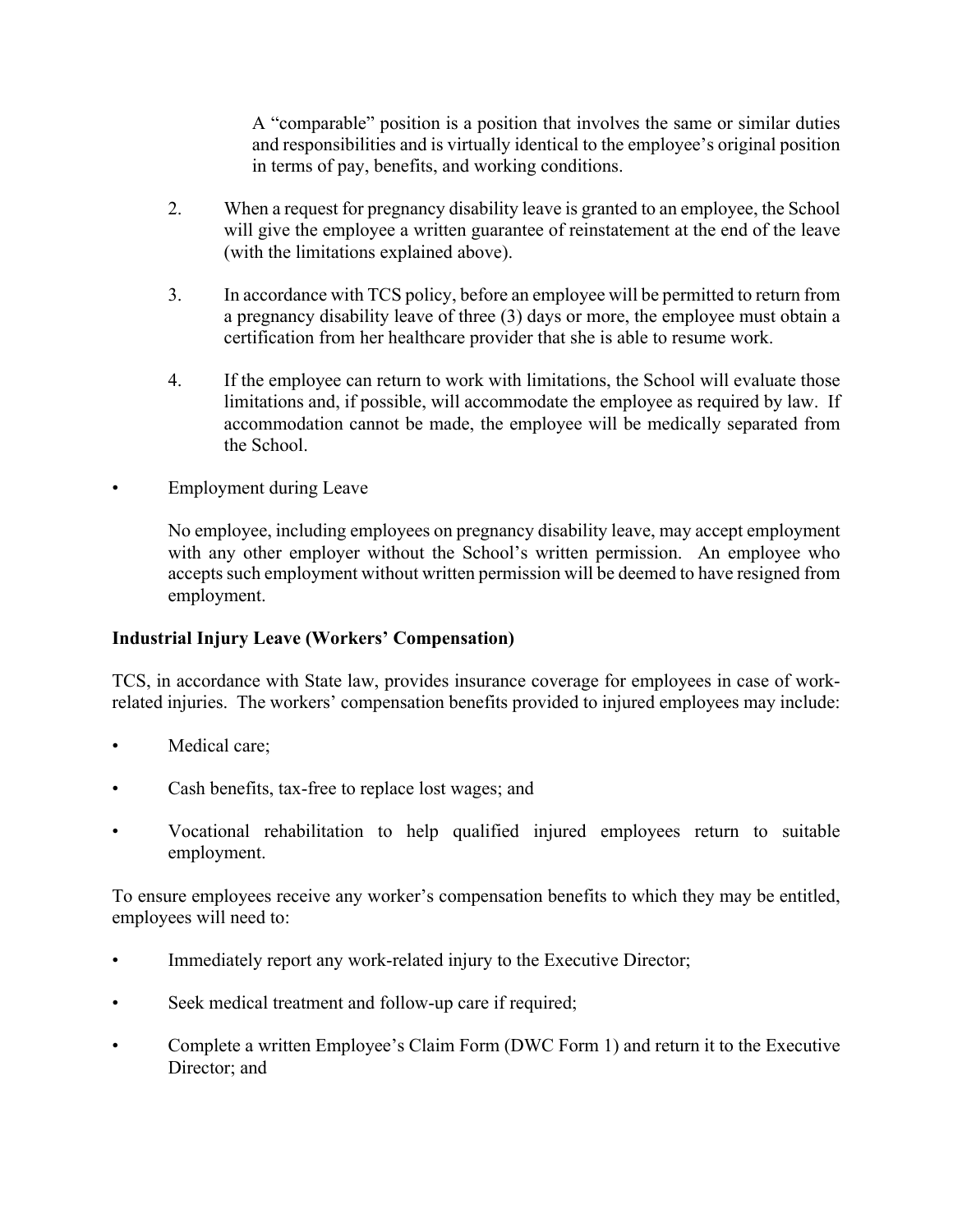• Provide the School with a certification from a health care provider regarding the need for workers' compensation disability leave as well as the employee's eventual ability to return to work from the leave.

It is the School's policy that when there is a job-related injury, the first priority is to ensure that the injured employee receives appropriate medical attention. TCS, with the help of its insurance carrier has selected medical centers to meet this need. Each medical center was selected for its ability to meet anticipated needs with high quality medical service and a location that is convenient to the School's operation.

- If an employee is injured on the job, he/she is to go or be taken to the approved medical center for treatment. If injuries are such that they require the use of emergency medical systems ("EMS") such as an ambulance, the choice by the EMS personnel for the most appropriate medical center or hospital for treatment will be recognized as an approved center.
- All accidents and injuries must be reported to the Executive Director and to the individual responsible for reporting to the School's insurance carrier. Failure by an employee to report a work-related injury by the end of his/her shift could result in loss of insurance coverage for the employee. An employee may choose to be treated by his/her personal physician at his/her own expense, but he/she is still required to go to the School's approved medical center for evaluation. All job-related injuries must be reported to the appropriate State Workers' Compensation Bureau and the insurance carrier.
- When there is a job-related injury that results in lost time, the employee must have a medical release from the School's approved medical facility before returning to work.
- Any time there is a job-related injury, the School's policy requires drug/alcohol testing along with any medical treatment provided to the employee.

# **Paid Parental Leave**

TCS shall provide up to four (4) weeks of paid parental leave to all regular, full-time, and exempt employees following the birth of an employee's child, or the placement of a child with an employee in connection with adoption or foster care. Temporary, substitute, part-time, and nonexempt employees, as well as interns, are not eligible for Paid Parental Leave.

The purpose of paid parental leave is to provide all employees with the opportunity to bond with their child following the child's birth, adoption or foster care placement. This policy runs concurrently with FMLA/CFRA/PDL, as applicable, and provides wage replacement benefits only, not additional time off from work.

Paid parental leave must be taken within twelve (12) months of the child's birth, adoption, or placement in foster care with the employee. Paid parental leave must be taken in one (1) continuous period. Absent extenuating circumstances as determined by TCS, the School requires a minimum of thirty (30) days' notice for requests to take paid parental leave.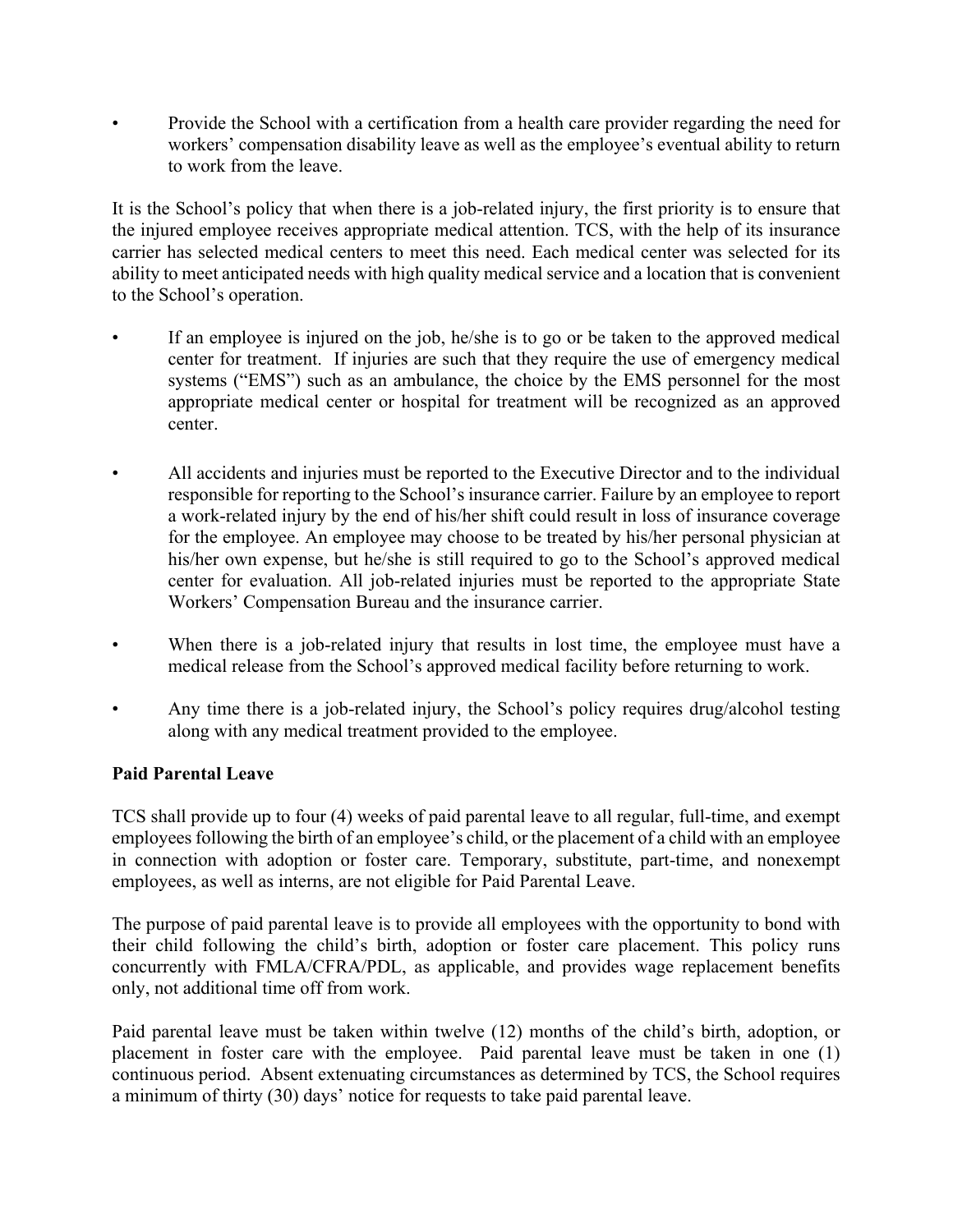In cases of multiple births, adoptions or placements (e.g. the birth of twins or adoption of siblings), the four (4) week period of paid parental leave does not increase. Similarly, if both parents of the child are employed by the School, the parents, collectively, shall only be entitled to four (4) weeks of paid parental leave and may elect to distribute that time between them as appropriate.

If a holiday occurs while an employee is on paid parental leave, the holiday will be charged to holiday pay (if applicable to the employee) and will not extend the total paid parental leave entitlement.

Upon termination of employment, any unused Paid Parental Leave will not be paid out to an employee.

#### **Military and Military Spousal Leave of Absence**

TCS shall grant a military leave of absence to any employee who must be absent from work due to service in the uniformed services in accordance with the Uniformed Services Employment and Re-Employment Rights Act of 1994 ("USERRA"). All employees requesting military leave must provide advance written notice of the need for such leave, unless prevented from doing so by military necessity or if providing notice would be impossible or unreasonable.

If military leave is for thirty (30) or fewer days, the School shall continue the employee's health benefits. For service of more than thirty (30) days, employee shall be permitted to continue their health benefits at their option through COBRA. Employees are entitled to use accrued vacation or paid time off as wage replacement during time served, provided such vacation/paid time off accrued prior to the leave.

Except for employees serving in the National Guard, TCS will reinstate those employees returning from military leave to their same position or one of comparable seniority, status, and pay if they have a certificate of satisfactory completion of service and apply within ninety (90) days after release from active duty or within such extended period, if any, as required by law. For those employees serving in the National Guard, if he or she left a full-time position, the employee must apply for reemployment within forty (40) days of being released from active duty, and if he or she left part-time employment, the employee must apply for reemployment within five (5) days of being released from active duty.

An employee who was absent from work while fulfilling his or her covered service obligation under the USERRA or California law shall be credited, upon his or her return to the School, with the hours of service that would have been performed but for the period of absence from work due to or necessitated by USERRA-covered service. Exceptions to this policy will occur wherever necessary to comply with applicable laws.

TCS shall grant up to ten (10) days of unpaid leave to employees who work more than twenty (20) hours per week and who are spouses of deployed military servicemen and servicewomen. The leave may be taken when the military spouse is on leave from deployment during a time of military conflict. To be eligible for leave, an employee must provide the School with (1) notice of intention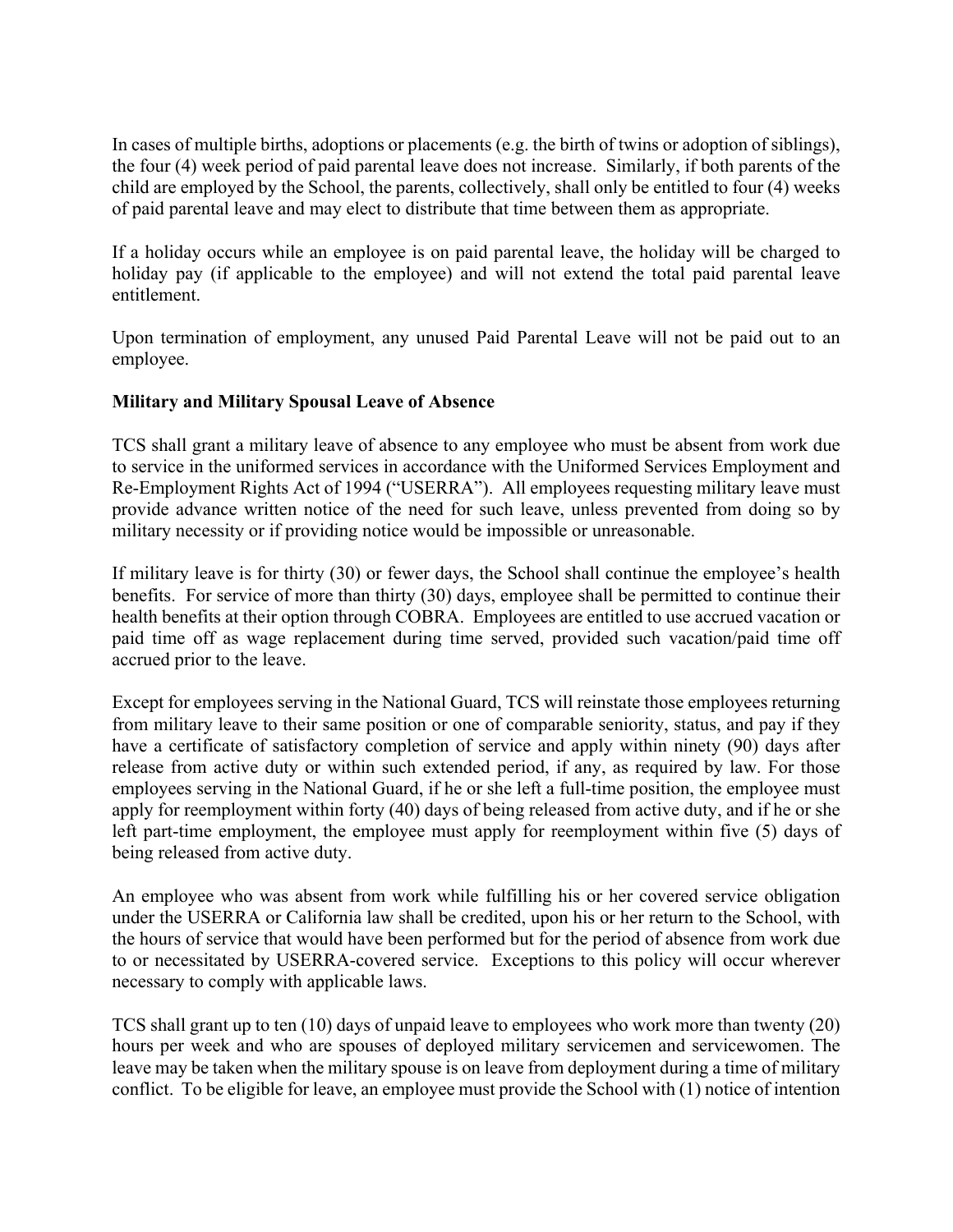to take military spousal leave within two (2) business days of receiving official notice that the employee's military spouse will be on leave from deployment, and (2) documentation certifying that the employee's military spouse will be on leave from deployment during the time that the employee requests leave.

# **Bereavement Leave**

Full-time employees are entitled to three (3) days of paid bereavement leave due to a death in the immediate family (parent, spouse, son/daughter, sister/brother, parents-in-law, son/daughter-inlaw, grandparents, grandchild). For travel to a funeral over five hundred (500) miles away from the full-time employee's home, five (5) days of paid bereavement leave will be provided. Bereavement leave pay will not be used in computing overtime pay. Any scheduled days off (including weekends, holidays and vacations) falling during the absence will be counted as both bereavement leave and scheduled days off.

# **Jury Duty or Witness Leave**

TCS will pay for up to five (5) days if an employee is called to serve on a jury or as a witness. In addition, for exempt employees who continue to perform work duties as assigned during jury duty, the School will continue to pay that employee during their jury duty.

# **Voting Time Off**

If an employee does not have sufficient time outside of working hours to vote in an official statesanctioned election, the employee may take off enough working time to vote. Such time off shall be taken at the beginning or the end of the regular working shift, whichever allows for more free time and the time taken off shall be combined with the voting time available outside of working hours to a maximum of two (2) hours combined. Under these circumstances, an employee will be allowed a maximum of two (2) hours of time off during an election day without loss of pay. When possible, an employee requesting time off to vote shall give the Executive Director at least two (2) days' notice.

# **School Appearance and Activities Leave**

As required by law, TCS will permit an employee who is a parent or guardian (including a stepparent, foster parent, or grandparent) of school children, from kindergarten through grade twelve (12), or a child enrolled with a licensed child care provider, up to forty (40) hours of unpaid time off per school year (up to eight (8) hours in any calendar month of the school year) to participate in activities of a child's school or child care. If more than one (1) parent or guardian is an employee of TCS, the employee that first provides the leave request will be given the requested time off. Where necessary, additional time off will also be permitted where the school requires the employee(s) appearance.

The employee requesting school leave must provide reasonable advanced notice of the planned absence. The employee must use accrued but unused paid leave (e.g., vacation or sick leave) to be paid during the absence.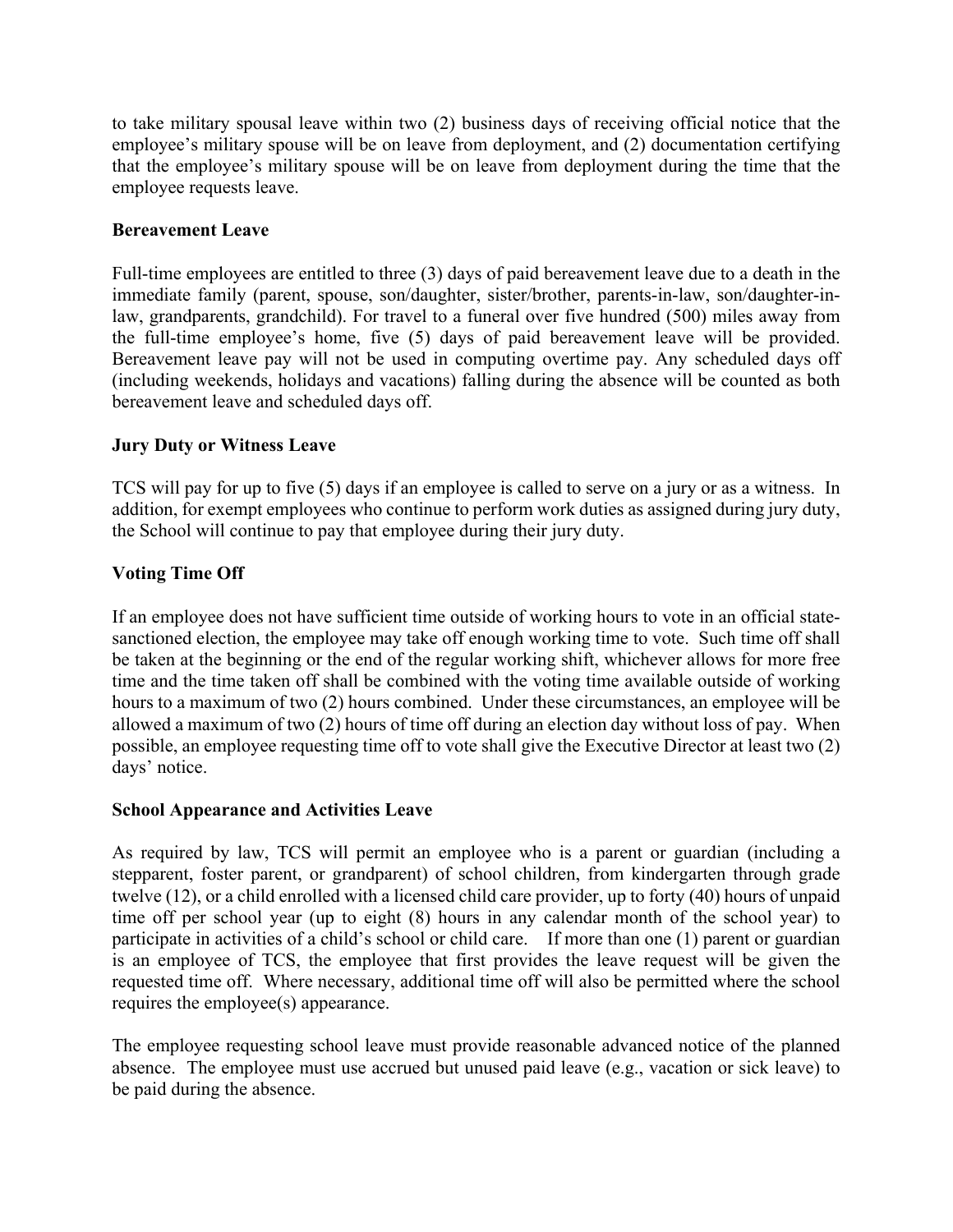When requesting time off for school activities, the employee must provide verification of participation in an activity as soon as practicable. When requesting time off for a required appearance, the employee(s) must provide a copy of the notice from the child's school requesting the presence of the employee.

# **Bone Marrow and Organ Donor Leave**

As required by law, eligible employees who require time off to donate bone marrow to another person may receive up to five (5) workdays off in a 12-month period. Eligible employees who require time off to donate an organ to another person may receive up to sixty (60) workdays off in a twelve (12) month period.

To be eligible for bone marrow or organ donation leave ("Donor Leave"), the employee must have been employed by the School for at least ninety (90) days immediately preceding the Donor Leave.

An employee requesting Donor Leave must provide written verification to the School that he or she is a donor and that there is a medical necessity for the donation of the organ or bone marrow.

Up to five (5) days of leave for bone marrow donation, and up to thirty (30) days of leave for organ donation, may be paid provided the employee first uses five (5) days of accrued paid leave for bone marrow donation and two (2) weeks of accrued paid leave for organ donation. If the employee has an insufficient number of paid leave days available, the leave will otherwise be paid.

Employees returning from Donor Leave will be reinstated to the position held before the leave began, or to a position with equivalent status, benefits, pay and other terms and conditions of employment. The School may refuse to reinstate an employee if the reason is unrelated to taking a Donor Leave. A Donor Leave is not permitted to be taken concurrently with an FMLA/CFRA Leave.

# **Victims of Abuse Leave**

TCS provides reasonable and necessary unpaid leave and other reasonable accommodations to employees who are victims of domestic violence, sexual assault, or stalking. Such leave may be taken to attend legal proceedings or to obtain or attempt to obtain any relief necessary, including a restraining order, to ensure the employee's own health, safety or welfare, or that of the employee's child or children. Employees may also request unpaid leave for the following purposes:

- Seek medical attention for injuries caused by domestic violence, sexual assault, or stalking.
- Obtain services from a domestic violence shelter, program, or rape crisis center.
- Obtain psychological counseling for the domestic violence, sexual assault, or stalking.
- Participate in safety planning, such as relocation, to protect against future domestic violence, sexual assault, or stalking.

To request leave under this policy, an employee should provide TCS with as much advance notice